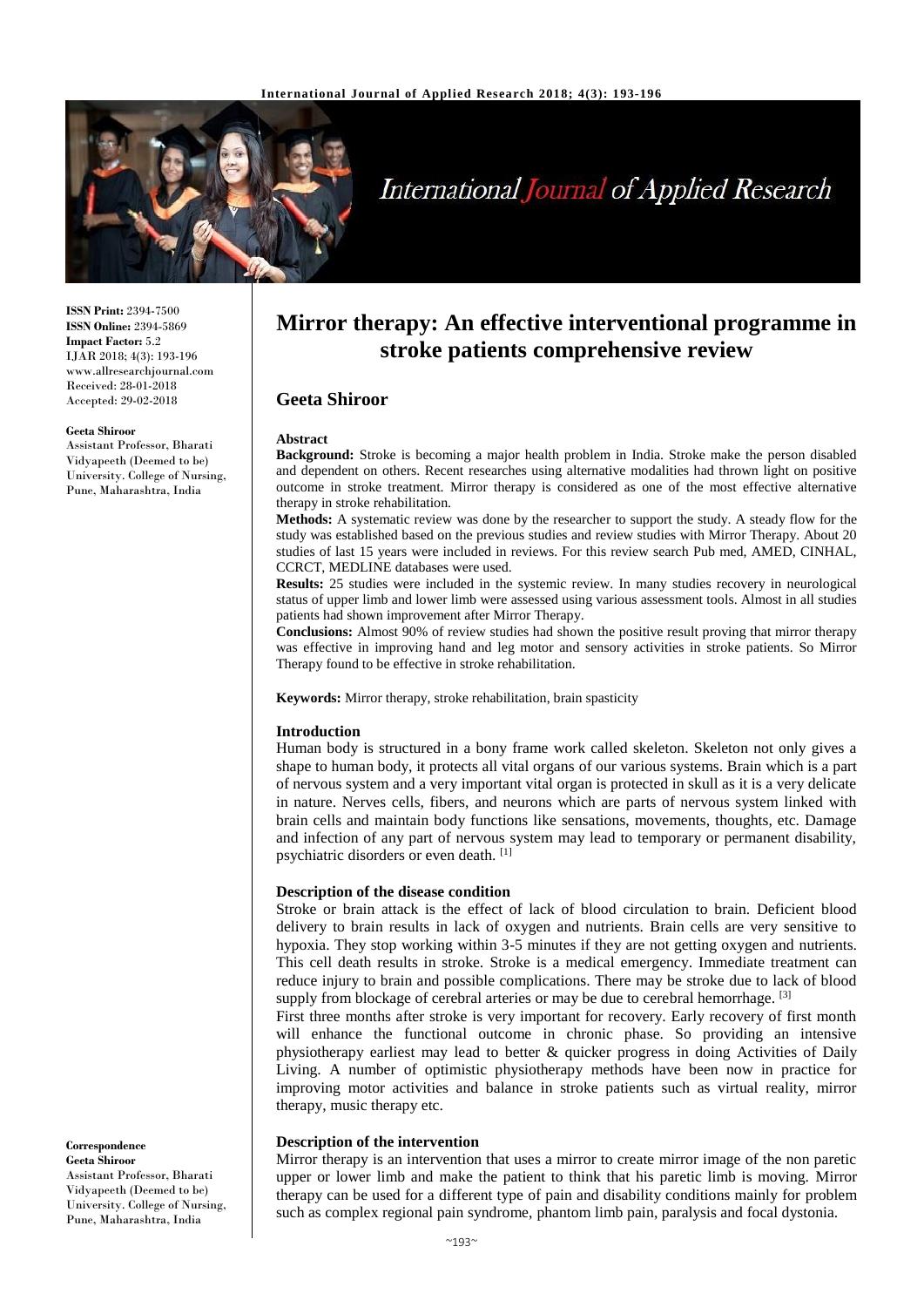Mirror therapy is successful in relieving pain and so used by many individuals. But while giving mirror therapy patient's needs to show that he is able to follow the instruction to some extent. Than only the mirror therapy may be successful. [48] Ramachandran and Rogers Ramachandran first designed and

planned to use the technique and tried to help patients with 'phantom limb'. Mirror Therapy affect the mirror neuron system in the brain, and it is found that there by it enhances cortical & spinal motor actions. 20% of total neurons present in brain are Mirror Neurons. Mirror neurons in the brain are responsible to distinguish between the right and left side of human body. When Mirror box is used, mirror neurons get excited and help in the improvement of injured parts. It is believed that this structure make use of observation of activities to excite the motor process which would be included in the movement. Brain's natural learning power to prioritize visual response had made Mirror Therapy a more effective tool [**48]** .

# **Aim of the systemic literature review**

The aim of the author to conduct this review was

- 1. To explore the literature that high light the effectiveness of mirror therapy on motor and sensory functions of paralysed limbs of patients with stroke
- 2. To identify the studies proving the effect of mirror therapy on hand functions of paralysed limbs in patients with stroke.
- 3. To high light the use of mirror therapy as stroke rehabilitation.

**Methodology:** A systemic review of the literature was chosen to be done by the author as it is one of the best methods available to effectively analyze the available research studies and bring out definitive answers to the questions than one single study. The literature search was performed during September 2014 to December 2015. The electronic databases using which the search done were Cumulative index to nursing, and Allied Health Literature (CINHAL), Medical Literature Online (Medline), Pubmed, CCRCT, AMED.

The search terms include Mirror Therapy, stroke rehabilitation, motor and sensory functions. Though evidences were effectively searched using the key words the authors also used the bibliographic searching method from the obtainable literatures to spot out similar studies meeting the objectives. The investigator focused on identifying studies on effectiveness of Mirror Therapy. Total number of searches using the search terms were about 300. Out of which 220 studies were eliminated due to irrelevance. 80 titles and abstracts were screened and out of which 20 studies were included.

## **The studies selected were categorized in to following headings**

- 1. Effect of mirror therapy on upper extremity motor function in stroke patients: a randomized controlled trial [4, 7]
- 2. Examine the effects of mirror therapy on upper extremity function and activities of daily living in chronic stroke patients [5, 8]
- 3. Synaesthesia in Phantom Limbs Induced with Mirrors [**2, 9]**
- 4. Motor Recovery and Cortical reform after Mirror Therapy in Chronic Stroke Patients<sup>[3]</sup>
- 5. Effectiveness of Mirror Therapy to Improve Hand Functions in Acute and Subacute Stroke Patients [6]
- 6. Mirror therapy is a priming technique to improve motor function of the affected arm after stroke. [7]
- 7. Study to prove that Unilateral strength training not only strengthens muscles on the trained side but also the homologous muscles on the untrained side. [12]
- 8. Mirror Therapy Promotes Recovery From Severe Hemiparesis<sup>[10]</sup>
- 9. Unilateral strength training not only strengthens muscles on the trained side but also the homologous muscles on the untrained side [11]

## **Type of outcome measures**

- 1. The main outcomes assessed in the studies were motor and sensory functions of upper limb. Some studies assessed balance, Activities of Daily Living, strength upper limb muscles.
- 2. Tools used to measure outcome: Fugl Mayer assessment scale, Brunnstrom Stages of the upper extremity,<br>Modified Ashworth scale, Nottingham Sensory Nottingham Sensory Assessment, Motor Activity Log, ABILHAND questionnaire, Functional Independent Measure, Barthel Index Scale.
- 3. Duration of interventions: in maximum studies the interventional period was 4 to six weeks.

**Search results**: Studies were identified after a vigorous search through Cumulative index to nursing, and Allied Health Literature (CINHAL), Medical Literature Online (Medline), Pubmed, CCRCT, AMED. After screening of duplicate references 200 studies are selected as possible eligible trials. Out of 200 180 studies are excluded as were not meeting eligibility criteria. 12 studies were selected for review study.

**List of studies included in the review**: 12 trials found to be fitting in the criteria of selection.

All 12 studies were meeting inclusion criteria (Kim M.K. 2016, Ramachandran VS, 1996, **Michielsen ME 2011,** Gurbuz N 2016, Park J-Y 2015, Waghavkar SN 2015, Dohle C 2009, Harmsen WJ 2015, Zult T 2016, Christian D 2009, Wu C-Y 2013, Thieme H 2013, Yavuzer G 2008.)

**Study Design:** Pretest – post test control group design [1, 4, 10, 3, 5, 7, 8] single blinded, randomnized controlled trial [11, 12] . Selection of the samples was done randomly in maximum studies [1, 4, 6, 3, 5, 7, 9]

Maximum studies in the review had used SPSSS software for statistical analysis.

### **Discussion**

The main purpose of this review was to evaluate the effect of mirror therapy for improving motor function, ADL, and reducing pain and vasospatial neglect for stroke patients. 12 Studies were included in this review study with total 210 participants that compared mirror therapy with either routine treatment or with other conventional therapies. It is found from all the reviews that mirror therapy was more effective when it is given with routine treatment to improve ADL, pain and viuospatial neglect compared with routine treatment and other interventions. Six studies of the studies reviewed evaluated the effect of mirror therapy on upper extremity, two for motor recovery and cortical reforms, three for both the extremities. Mirror therapy was considered to be effective in all the above situations. The results of the review indicate that there Mirror Therapy can be included in daily nursing care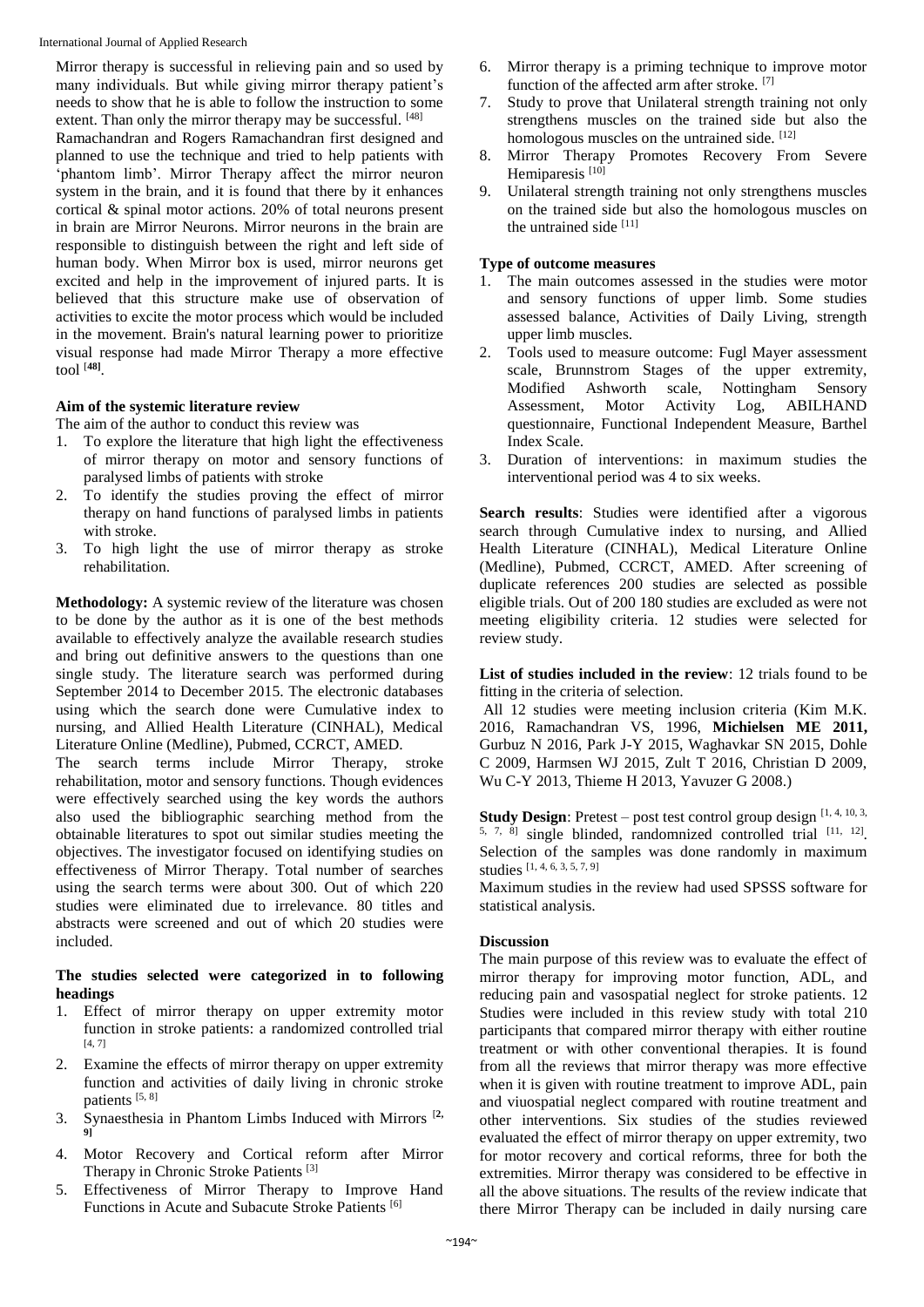protocol of stroke patients as many studies have already proven the positive effect of this. Mirror therapy can be used as an additional intervention for stroke patients in rehabilitation centers. It is also proven by the study that mirror therapy helps to improve Activities of Daily Living in stroke patients. Still there is a need foe well designed RCT studies with large sample sizes to generalize the study findings more effectively. New researches can be conducted comparing mirror therapy with other alternative therapies to see the outcome.

# **Conclusion**

Almost 90% of review studies had shown the positive result proving that mirror therapy was effective in improving hand and leg motor and sensory activities in stroke patients. So Mirror Therapy found to be effective in stroke rehabilitation.

## **References**

1. Kim MK, Ji SG, Cha HG. The effect of mirror therapy on balance ability of subacute stroke patients. Hong Kong Physiother. 2016; 34:27-32.

doi:10.1016/J.HKPJ.2015.12.001.

- 2. Ramachandran VS, Rogers-Ramachandran D. Synaesthesia in Phantom Limbs Induced with Mirrors. Proc R Soc B Biol Sci. 1996; 263(1369):377-386. doi:10.1098/rspb.1996.0058.
- 3. Michielsen ME, Selles RW, Van der Geest JN *et al*. Motor Recovery and Cortical Reorganization After Mirror Therapy in Chronic Stroke Patients. Neurorehabil Neural Repair. 2011; 25(3):223-233. doi:10.1177/1545968310385127**.**
- 4. Gurbuz N, Afsar SI, Ayaş S, Cosar SNS. Effect of mirror therapy on upper extremity motor function in stroke patients: a randomized controlled trial. J Phys Ther Sci. 2016; 28(9):2501-2506. doi:10.1589/jpts.28.2501.
- 5. Park JY, Chang M, Kim KM, Kim HJ. The effect of mirror therapy on upper-extremity function and activities of daily living in stroke patients. J Phys Ther Sci. 2015; 27(6):1681-1683. doi:10.1589/jpts.27.1681.
- 6. Waghavkar SN, Ganvir SS. Effectiveness of Mirror Therapy to Improve Hand Functions in Acute and Subacute Stroke Patients. Int J Neurorehabilitation. 2015; 2(4):1-3. doi:10.4172/2376-0281.1000184.
- 7. Dohle C, Püllen J, Nakaten A, Küst J, Rietz C, Karbe H. Mirror Therapy Promotes Recovery From Severe Hemiparesis: A Randomized Controlled Trial. Neurorehabil Neural Repair. 2009; 23(3):209-217. doi:10.1177/1545968308324786.
- 8. Harmsen WJ, Bussmann JBJ, Selles RW, Hurkmans HLP, Ribbers GM. A Mirror Therapy–Based Action Observation Protocol to Improve Motor Learning After Stroke. Neurorehabil Neural Repair. 2015; 29(6):509- 516. doi:10.1177/1545968314558598.
- 9. Zult T, Goodall S, Thomas K, Solnik S, Hortobágyi T, Howatson G. Mirror Training Augments the Crosseducation of Strength and Affects Inhibitory Paths. Med Sci Sports Exerc. 2016. [Epub ahead of print]
- 10. Christian D, Judith, Antje N, Jutta K, Christian R, and Hans K. Mirror Therapy Promotes Recovery From Severe Hemiparesis: The American Society of Neurorehabilitation10.1177/1545968308324786. http://nnr.sagepub.com hosted at http://online.sagepub.com
- 11. Wu CY, Huang PC, Chen YT, Lin KC, Yang HW. Effects of Mirror Therapy on Motor and Sensory

Recovery in Chronic Stroke: A Randomized Controlled Trial. Arch Phys Med Rehabil. 2013; 94(6):1023-1030. doi:10.1016/j.apmr.2013.02.007.

- 12. Thieme H, Mehrholz J, Pohl M, Behrens J, Dohle C. review study. Mirror therapy for improving motor function after stroke. Stroke. 2013; 44(1):e1-2. http://www.ncbi.nlm.nih.gov/pubmed/23390640. Accessed September 15, 2017.
- 13. Yavuzer G, Selles R, Sezer N *et al*. Mirror Therapy Improves Hand Function in Subacute Stroke: A Randomized Controlled Trial. Arch Phys Med Rehabil. 2008; 89(3):393-398. doi:10.1016/j.apmr.2007.08.162.
- 14. Feng X, Winters JM. A pilot study evaluating use of a computer assisted Neuro rehabilitation platform for upper-extremity stroke assessment. J Neuroeng Rehabil 2009; 6:15.
- 15. Arya KN, Pandian S, Verma R, Garg RK. Movement therapy induced neural reorganization and motor recovery in stroke: a review. J Bodyw Mov Ther 2011; 15:528-37.
- 16. Krakauer JW. Motor learning: its relevance to stroke recovery and neuro rehabilitation. Curr Opin Neurol 2006; 19:84-90.
- 17. Stevens JA, Stoykov ME. Using motor imagery in the rehabilitation of hemiparesis. Archives of Physical Medicine and Rehabilitation. 2003; 84(7):1090–2. [PUBMED: 12881842]
- 18. Brunnstrom S. Motor testing procedures in hemiplegia: based on sequential recovery stages. Physical Therapy 1966; 46:357–75. [PUBMED: 590725]
- 19. Shinoura N, Suzuki Y, Watanabe Y *et al*. Mirror therapy activates outside of cerebellum and ipsilateral M1. Neuro Rehabilitation 2008; 23:245-52.
- 20. Toh SF, Fong KN: Systematic review on the effectiveness of mirror therapy in training upper limb hemiparesis after stroke. HKJOTH. 2012, 22:84–95
- 21. Sütbeyaz S, Yavuzer G, Sezer N *et al*. Mirror therapy enhances lower-extremity motor recovery and motor functioning after stroke: a randomized controlled trial. Arch Phys Med Rehabil, 2007, 88:555–559. [Medline] [CrossRef]
- 22. Bhasin A, Padma Srivastava MV, Kumaran SS *et al*. Neural interface of mirror therapy in chronic stroke patients: a functional magnetic resonance imaging study. Neurol India, 2012, 60:570–576. [Medline] [CrossRef]
- 23. Jørgensen HS, Nakayama H, Raaschou HO *et al.* Recovery of walking function in stroke patients: the Copenhagen Stroke Study. Arch Phys Med Rehabil, 1995, 76:27–32. [Medline] [CrossRef]
- 24. Hamilton BB, Granger CV, Sherwin FS *et al*. A uniform national data system for medical rehabilitation. In: Rehabilitation outcomes: analysis and measurement. Baltimore: Brookes Publishing, 1987, 137–147.
- 25. Rizzolatti G, Fadiga L, Gallese V, Fogassi L. Premotor cortex and the recognition of motor actions. Brain Res Cogn Brain Res. 1996; 3(2):131-141.
- 26. Feydy A, Carlier R, Roby-Brami A. Longitudinal study of motor recovery after stroke: recruitment and focusing of brain activation. Stroke. 2002; 33(6):1610-1617.
- 27. Rossi S, Tecchio F, Pasqualetti P *et al*. Somatosensory processing during movement observation in humans. Clin Neurophysiol. 2002; 113(1):16-24.
- 28. Feys HM, De Weerdt WJ, Selz BE *et al*. Effect of a therapeutic intervention for the hemiplegic upper limb in